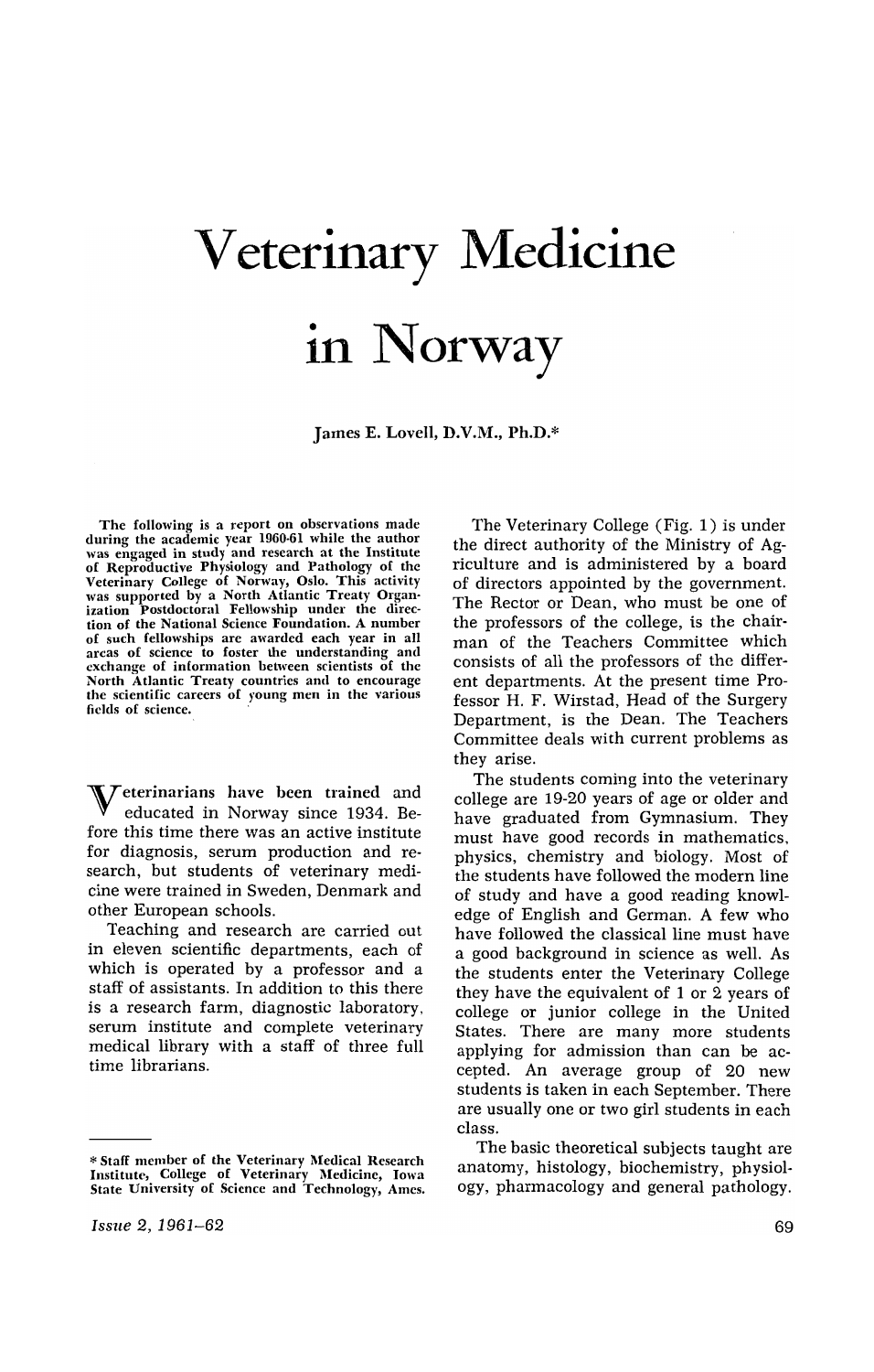

Fig. I. The Veterinary College of Norway. The large building in the center contains the administration offices and some of the basic science class rooms and laboratories. The medicine clinic is on the left and the surgery clinic is on the right.

When the student has completed this section of the work, which requires about 2 years, he takes the intermediate examinations. After this the more practical veterinary subjects are studied such as bacteriology, parasitology, pat hoI 0 g i c a I anatomy, food hygiene, genetics, breeding, veterinary hygiene, surgery, medicine, obstetrics, reproductive physiology and pathology. Teaching in these subjects takes about 3 years. The student is then ready for his veterinary examination, though many students wait 1-2 years after the end of lectures and clinics before presenting themselves for examination.

The total period of instruction at the college is 5 years. Some students finish in the minimum time, but many take 6 to 7 years for their studies. The student is examined individually in each subject and has the right to decide when he wishes to present himself for examination. The examinations are mainly oral and are conducted in an auditorium so that other students and staff members may attend. The time after the formal course work and clinical laboratories are completed is spent in attending examinations, reading in preparation for examinations, working in the clinics and getting field experience.

Some students from Finland take their clinical years at the Veterinary College of Norway because the clinical buildings are not completed at the Veterinary College of Finland. When the Veterinary College at Helsinki is completed the Finnish students will take all of their training there.

A few students from Iceland, Israel and Hungary also attend the Veterinary College of Norway.

*Iowa State University Veterinarian*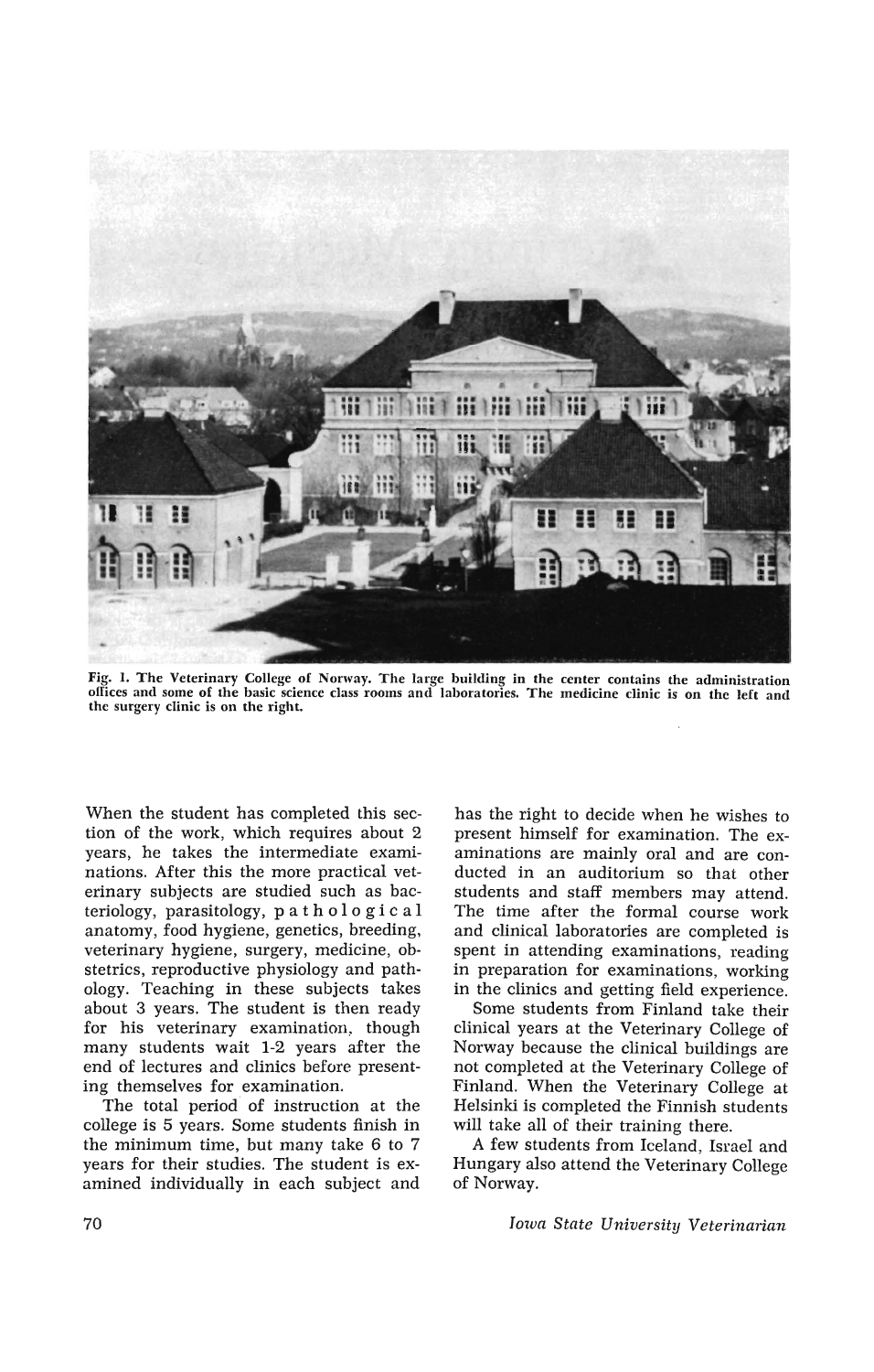The language of instruction is Norwegian but many of the text books and reference books are in the English or German languages. Books in the English language such as Merchant and Packer's Bacteriology," Jones' "Pharmacology," Dukes' "Physiology" and Sisson and Grossman's "Anatomy" are used extensively. Ellenburger and Baum's "Anatomy" is used as well as other German text books.

After graduation the veterinary surgeon may practice and his professional title is veterinarian. A qualified veterinary surgeon may acquire a degree of Doctor of Veterinary Medicine by writing a thesis which he presents at a public disputation in the college. This requires several years of work. The doctors degree is taken by aspirants for professorships or other teaching positions at the college or by persons who intend to become research workers. A practicing veterinarian is not required to have a doctors degree.

## Institute of Reproductive Physiology and Pathology

Reproductive problems and artificial insemination make up a very important part of veterinary practice in Scandinavia. For this reason this area is emphasized in the teaching and research program of the Veterinary College. The Institute of Reproductive Physiology and Pathology (Fig. 2) is headed by Professor Otto Garm. An active teaching program is carried out covering the subjects of rectal palpation, functional infertility, artificial insemination and infectious diseases of reproduction. There is a professional staff of 8 veterinarians and 11 technicians and animal care personnel. The research program is carried out primarily in four different areas of approach: (1) infectious agents which affect reproduction, (2) endocrinology, (3) cyto-genetics, histology and histochemistry, and (4) artificial insemination.



Fig. 2. Institute of Reproductive Physiology and Pathology. The excavation is for a new bacteriology building that is under construction.

*Issue 2, 1961–62* 71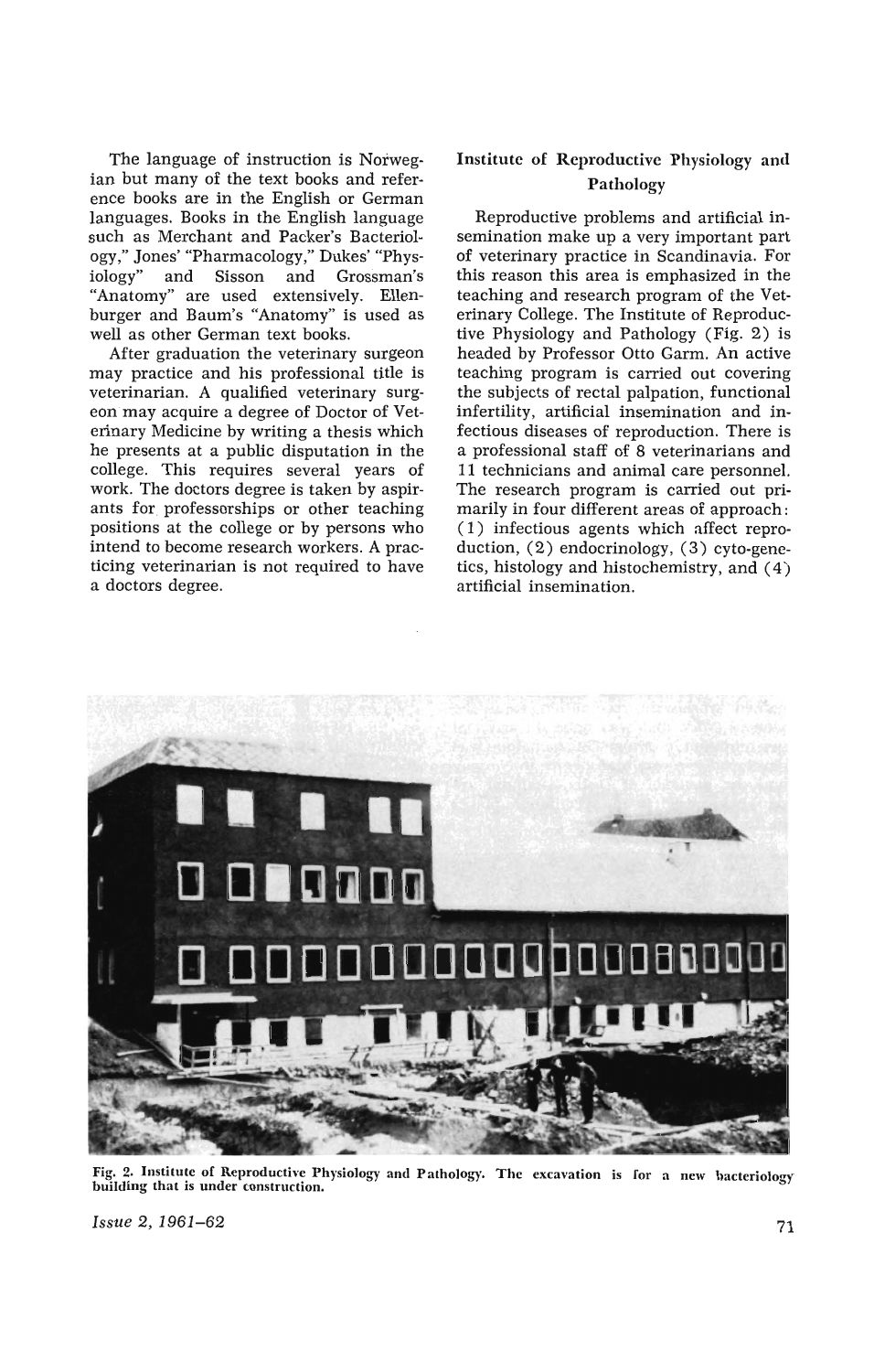The successful program which was launched in 1951 against genital vibriosis in cattle in Norway by Professor Garm has been followed by a control program which has essentially eliminated the disease. The recent outbreak of this disease was quickly detected and control measures are being taken to eliminate the disease completely. Also investigations have been made into the problems of vibrionic abortion in sheep and viral abortion in horses.

The endocrinology group has done some remarkable work in the field of characterizing the steroidal hormones of the ovary and have developed an accurate pregnancy test for swine which is based on the appearance of high concentrations of estrogens in the urine about 27 days after conception.

In the areas of cyto-genetics and histology attention is being centered on the genetic causes of infertility, in tersexuality and cystic ovaries. Fundamental histological work on the estrous cycle of the female and spermatogenesis in the male is being coordinated with the studies in endocrinology.

The artificial insemination group has gained worldwide recognition from the pioneer work that was done on artificial insemination in swine. This technique was developed to a very high degree in Norway and the methods of Docent Aamdal are now being used in many different places in the world.

## Veterinary Practice

The system of socialized medicine in Norway extends into the veterinary profession. The country is divided into districts and each has a district veterinarian. This veterinarian in many cases is provided a home and office at a reasonable rental by the government and is paid a salary which will enable him to live even if he doesn't have very much practice. He is responsible for providing veterinary service, artificial insemination, reporting disease outbreaks and enforcing quarantine control laws and eradication programs in his district. By means of this district method, veterinary service is available to some of the outlying mountainous and coastal areas where the livestock population is not high. The district veterinarian is paid by the farmer for his treatment of sick animals but the government pays the travel expenses which vary depending on the distance of the farm from the district veterinarian's center of operation. In this way the farmers who live a great distance from the veterinarian are not penalized financially. Some veterinarians in coastal areas make as high as one-third of their calls by boat to farms which are situated on the off-shore island territory of the country off the west coast. In areas of good farm land where the livestock population is high there may be many practitioners who conduct their practice within the districts of the official veterinarians.



Fig. 3. Native cattle mountain pasture area of Norway.

*Iowa State University Veterinarian*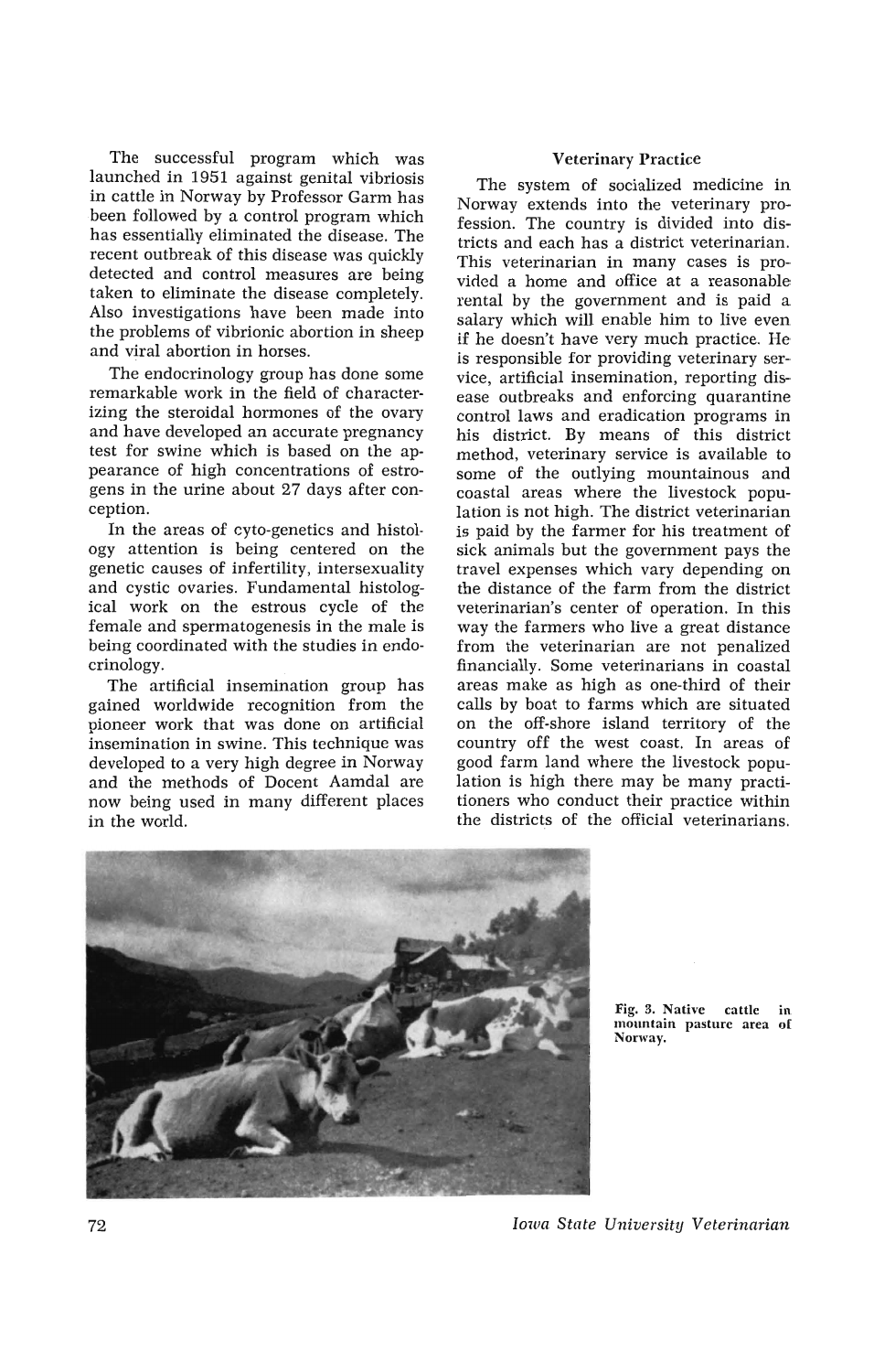

Fig. 4. The Norwegian Fjord horse.

The farmers are free to call whichever one they choose.

Cattle practice makes up an important part of the general practitioner's activity. The native breeds of cattle (Fig. 3) are generally dual purpose animals which are used for meat when they are no longer useful for dairy purposes. There is still some horse practice. The small buckskincolored Norwegian Fjord horse (Fig. 4) is used extensively in a one-horse hitch for

plowing, planting, cultivating and harvesting. Some larger draft breeds are also used. Farm horses are rapidly being replaced by small tractors. Race horse and pleasure horse practice is increasing in the Oslo area. There are many sheep (Fig. 5) and goats in the mountainous regions, but they require very little attention in veterinary practice. Artificial insemination is used in sheep to a great extent in some areas. Swine production is increasing and many horse barns are being converted into pig houses. Swine are kept inside to a large extent and seldom are seen out on pasture or in lots. Some piggeries are being developed which produce pigs systematically on a year-round basis but the swine are largely kept in very small herds with only 3 or 4 breeding sows on a farm. This situation is very well adapted to the use of artificial insemination. The reindeer of northern Norway are used for meat animals. There are great herds of reindeer grazing on the tundra north of the arctic circle in Lapland. The reindeer are essentially domesticated and are owned by the Nomadic Lapps. (Fig. 6) In Norway small animal practice is a specialty which is highly developed only in the larger cities.

Obstetrics, infertility, artificial insemination, metabolic diseases, mastitis treatment and surgery make up the greatest part of veterinary practice in Norway. Vaccination is not used. Due to the isolation of the Scandinavian peninsula and the strict control on importing animals the



Fig. 5. Sheep in the mountains of Norway.

*Issue* 2, 1961-62